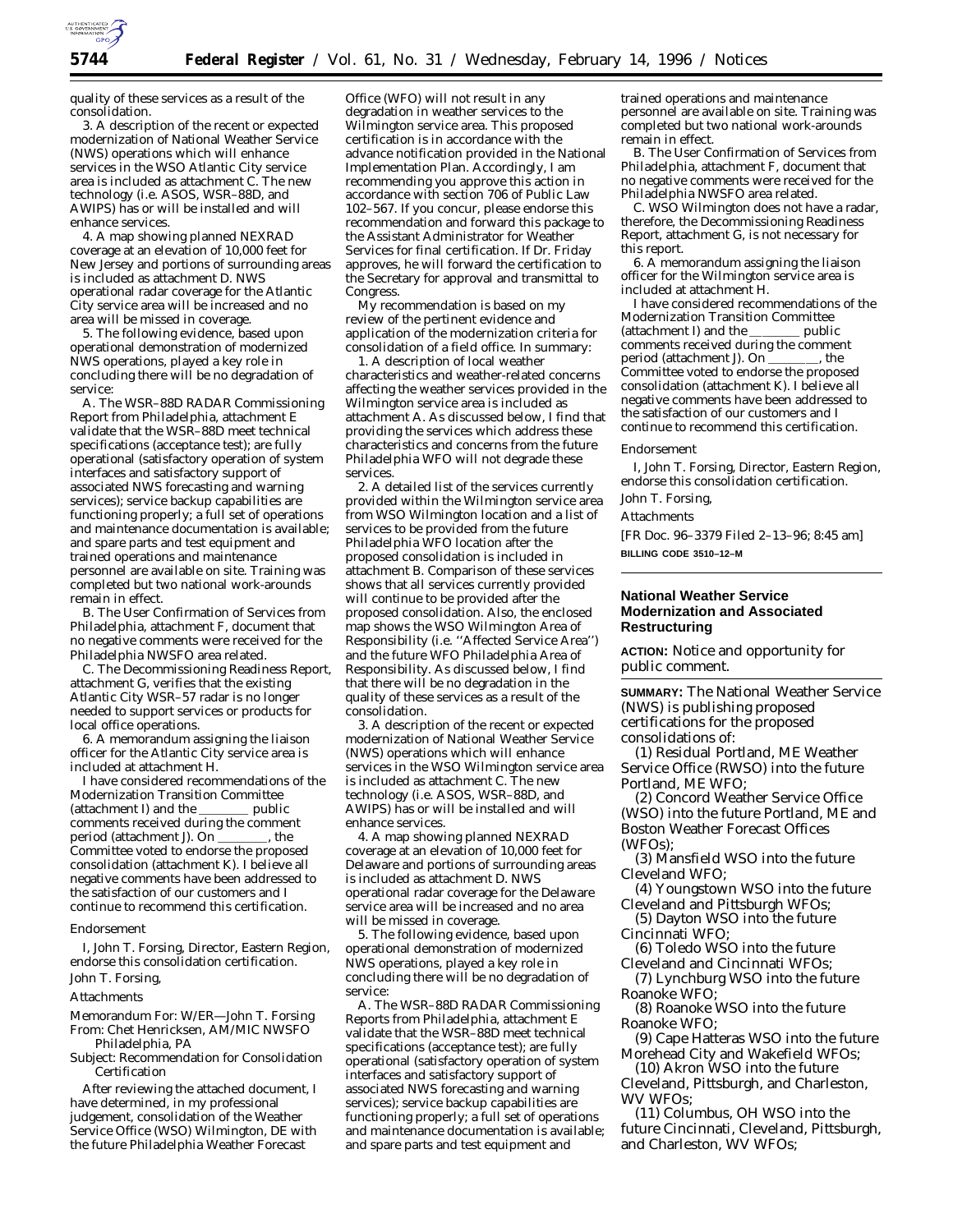(12) Harrisburg WSO into the future Central Pennsylvania WFO; and

(13) Williamsport WSO into the future Central Pennsylvania and Binghamton WFOs.

In accordance with Public Law 102– 567, the public will have 60-days in which to comment on these proposed consolidation certifications.

**DATES:** Comments are requested by April 15, 1996.

**ADDRESSES:** Requests for copies of the proposed consolidation packages should be sent to Janet Gilmer, Room 12316, 1325 East-West Highway, Silver Spring, MD 20910, telephone 301–713–0276. All comments should be sent to Janet Gilmer at the above address.

**FOR FURTHER INFORMATION CONTACT:** Julie Scanlon at 301–713–1413.

**SUPPLEMENTAL INFORMATION:** NWS anticipates consolidating:

(1) The Residual Portland, ME Weather Service Forecast Office (WSFO) with the future Portland, ME WFO;

(2) The Concord Weather Service Office (WSO) with the future Portland, ME and Boston Weather Forecast Offices (WFOs);

(3) The Mansfield WSO with the future Cleveland WFO;

(4) The Youngstown WSO with the future Cleveland and Pittsburgh WFOs;

(5) The Dayton WSO with the future Cincinnati WFO;

(6) The Toledo WSO with the future Cleveland and Cincinnati WFOs;

(7) The Lynchburg WSO with the future Roanoke WFO;

(8) The Roanoke WSO with the future Roanoke WFO;

(9) The Cape Hatteras WSO with the future Morehead City and Wakefield WFOs;

(10) The Akron WSO with the future Cleveland, Pittsburgh, and Charleston, WV WFOs;

(11) The Columbus, OH WSO with the future Cincinnati, Cleveland, Pittsburgh, and Charleston, WV WFOs;

(12) The Harrisburg WSO with the future Central Pennsylvania WFO; and

(13) The Williamsport WSO with the future Central Pennsylvania and Binghamton WFOs.

In accordance with section 706 of Public Law 102–567, the Secretary of Commerce must certify that these consolidations will not result in any degradation of service to the affected areas of responsibility and must publish the proposed consolidation certifications in the FR. The documentation supporting each proposed certification includes the following:

(1) A draft memorandum by the meteorologist-in-charge recommending

the certification, the final of which will be endorsed by the Regional Director and the Assistant Administrator of the NWS if appropriate, after consideration of public comments and completion of consultation with the Modernization Transition Committee (the Committee);

(2) A description of local weather characteristics and weather-related concerns which affect the weather services provided within the service area;

(3) A comparison of the services provided within the service area and the services to be provided after such action;

(4) A description of any recent or expected modernization of NWS operation which will enhance services in the service area;

(5) An identification of any area within the affected service area which would not receive coverage (at an elevation of 10,000 feet) by the next generation weather radar network;

(6) Evidence, based upon operational demonstration of modernized NWS operations, which was considered reaching the conclusion that no degradation in service will result from such action including the WSR–88D Radar Commissioning Report(s), User Confirmation of Services Report(s), and the Decommissioning Readiness Report (as applicable); and

(7) A letter appointing the liaison officer.

These proposed certifications do not include any report of the Committee which could be submitted in accordance with sections  $706(b)(6)$  and  $707(c)$  of Public Law 102–567. At their December 14, 1995 meeting the members ''\* \* \* resolved that the MTC modify its procedure to eliminate proposed certification consultations of noncontroversial closings, consolidations, relocations, and automation certifications but will provide final consultation on certifications after public comment and before final submission to the Secretary of Commerce.''

Documentation supporting the proposed certifications is too voluminous to publish in its entirety. Copies of the supporting documentation can be obtained through the contact listed above.

Attached to this Notice are draft memoranda by the respective meteorologists-in-charge recommending the certifications.

Once all public comments have been received and considered, the NWS will complete consultation with the Committee and determine whether to proceed with the final certifications. If decisions to certify are made, the

Secretary of Commerce must publish the final certifications in the FR and transmit the certifications to the appropriate Congressional committees prior to consolidating the offices.

Dated: February 7, 1996.

**Elbert W. Friday, Jr.,**

*Assistant Administrator for Weather Services.*

Memorandum For: W/ER—John T. Forsing From: Albert W. Wheeler, AM/MIC NWSFO Portland, ME

Subject: Recommendation for Consolidation Certification

A change of operations occurred at the Portland Weather Service Forecast Office (WSFO), located at the Portland Jet Port, in September 1994 when most personnel were transferred to the facility of the future Portland Area Weather Forecast Office (WFO) in Gray, Maine to operate the WSR–88D and assume forecast and warning responsibility for the Portland service area. At the same time the Portland Jet Port (PWM) location was designated a Residual Weather Service Office (RWSO) to continue operating the existing WSR–74S radar and taking surface airways observations.

After reviewing the attached documentation, I have determined, in my professional judgment, consolidation of the RWSO PWM with the future Portland Area Weather Forecast Office (WFO) will not result in any degradation in weather services to the Portland service area. This proposed certification is in accordance with the advance notification provided in the National Implementation Plan. Accordingly, I am recommending you approve this action in accordance with section 706 of Public Law 102–567. If you concur, please endorse this recommendation and forward this package to the Assistant Administrator for Weather Services for final certification. If Dr. Friday approves, he will forward the certification to the Secretary for approval and transmittal to Congress.

My recommendation is based on my review of the pertinent evidence and application of the modernization criteria for consolidation of a field office. In summary:

1. A description of local weather characteristics and weather-related concerns affecting the weather services provided in the Portland service area is included as attachment A. As discussed below, I find that providing the services which address these characteristics and concerns from the future Portland Area WFO will not degrade these services.

2. A detailed list of the services currently provided within the Portland service area from the RWSO PWM location and a list of services to be provided from the future Portland area WFO location after the proposed consolidation is included as attachment B. Comparison of these services shows that all services currently provided will continue to be provided after the proposed consolidation. Also, the enclosed map shows the RWSO PWM Area of Responsibility (i.e. ''Affected Service Area'') and the future WFO Portland Area of Responsibility. As discussed below, I find that there will be no degradation in the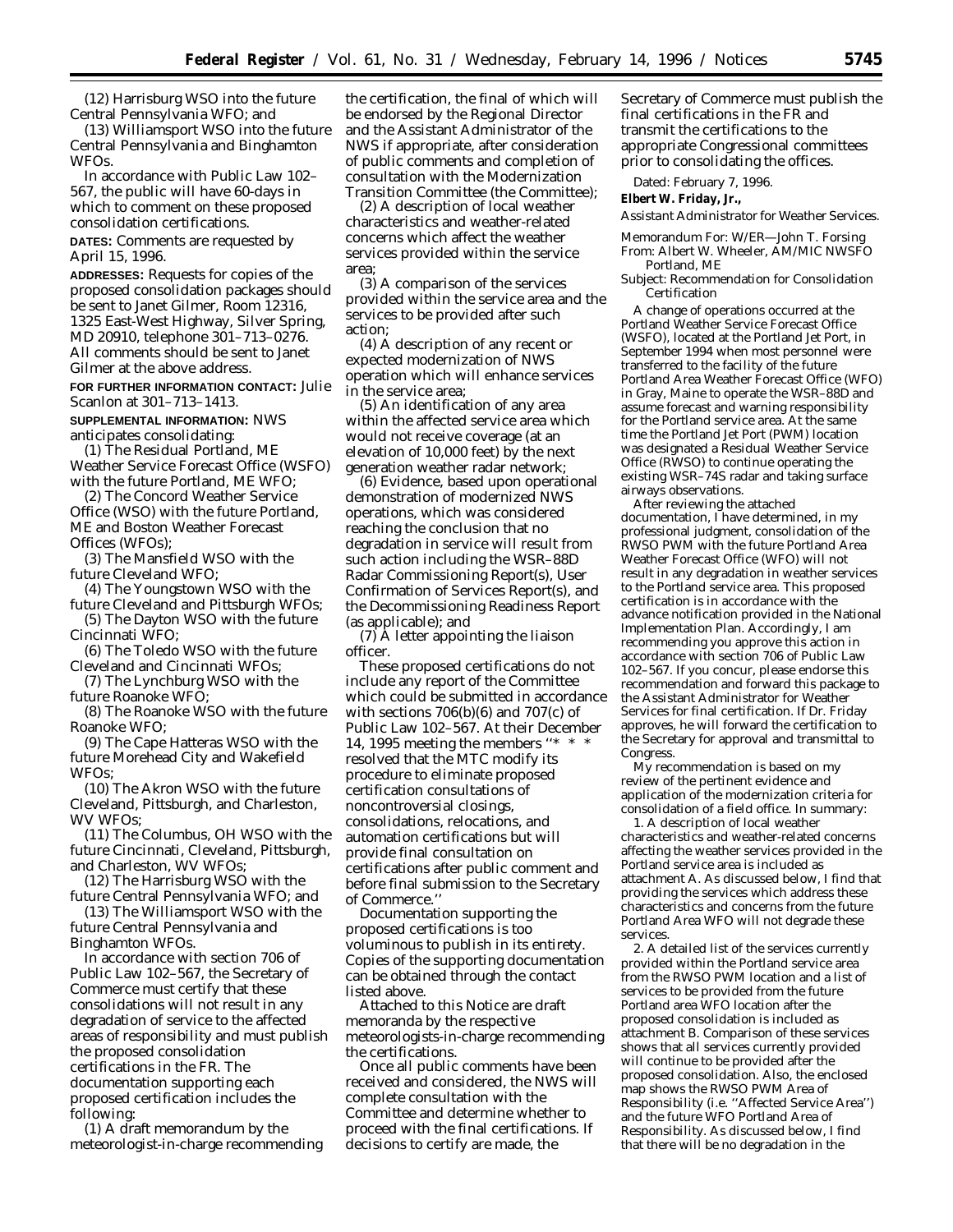quality of these services as a result of the consolidation.

3. A description of the recent or expected modernization of National Weather Service (NWS) operations which will enhance services in the RWSO PWM service area is included as attachment C. The new technology (i.e. ASOC, WSR–88D, and AWIPS) has or will be installed and will enhance services.

4. A map showing planned NEXRAD coverage at an elevation of 10,000 feet for Maine and portions of surrounding areas is included as attachment D. NWS operational radar coverage for the Portland service area will be increased and no area will be missed in coverage.

5. The following evidence, based upon operational demonstration of modernized NWS operations, played a key role in concluding there will be no degradation of service:

A. The WSR–88D RADAR Commissioning Reports from the Portland area, attachment E, validate that the WSR–88Ds meet technical specifications (acceptance test); are fully operational (satisfactory operation of system interfaces and satisfactory support of associated NWS forecasting and warning services); service backup capabilities are functioning properly; a full set of operations and maintenance documentation is available; and spare parts and test equipment and trained operations and maintenance personnel are available on site. Training was completed but two national work-arounds remain in effect.

B. The User Confirmation of Services from Portland, attachment F, document that four negative comments were received. Three of these comments related to the Portland service area. All negative comments have been answered to the satisfaction of the users as reflected in the report.

C. The Decommissioning Readiness Report, attachment G, verifies that the existing Portland WSR–74S radar is no longer needed to support services or products for local office operations.

6. A memorandum assigning the liaison officer for the Portland service area is included at attachment H.

I have considered recommendations of the Modernization Transition Committee<br>(attachment I) and the \_\_\_\_\_\_\_ public (attachment I) and the comments received during the comment<br>period (attachment J). On  $\overline{\phantom{a}}$ , the period (attachment J). On Committee voted to endorse the proposed consolidation (attachment K). I believe all negative comments have been addressed to the satisfaction of our customers and I continue to recommend this certification.

#### *Endorsement*

I, John T. Forsing, Director, Eastern Region, endorse this consolidation certification. John T. Forsing

### Attachments

Memorandum For: W/ER—John T. Forsing From:

- Albert W. Wheeler, AM/MIC NWSFO Portland, ME
- Robert M. Thompson, AM/MIC NWSFO Boston, MA
- Subject: Recommendation for Consolidation Certification

After reviewing the attached documentation, we have determined, in our professional judgment, consolidation of the Concord Weather Service Office (WSO CON) with the future Portland Weather Forecast Office (WFO) and the future Boston WFO, will not result in any degradation in weather services to the Concord service area. This proposed certification is in accordance with the advance notification provided in the National Implementation Plan. Accordingly, we are recommending you approve this action in accordance with section 706 of Public Law 102–567. If you concur, please endorse this recommendation and forward this package to the Assistant Administrator for Weather Services for final certification. If Dr. Friday approves, he will forward the certification to the Secretary for approval and transmittal to Congress.

Our recommendation is based on our review of the pertinent evidence and application of the modernization criteria for consolidation of a field office. In summary:

1.A description of local weather characteristics and weather-related concerns affecting the weather services provided in the Concord service area is included as attachment A. As discussed below, we find that providing the services which address these characteristics and concerns from the future Portland and Boston WFOs will not degrade these services.

2. A detailed list of the services currently provided within the Concord service area from the WSO CON location and a list of services to be provided from the future Portland and Boston WFO locations after the proposed consolidation is included as attachment B. Comparison of these services shows that all services currently provided will continue to be provided after the proposed consolidation. Also, the enclosed map shows the WSO CON Area of Responsibility (i.e. ''Affected Service Area'') and the future WFO Portland Area of Responsibility. As discussed below, I find that there will be no degradation in the quality of these services as a result of the consolidation.

3. A description of the recent or expected modernization of National Weather Service (NWS) operations which will enhance services in the WSO CON service area is included as attachment C. The new technology (i.e. ASOS, WSR–88D, and AWIPS) has or will be installed and will enhance services.

4. A map showing planned NEXRAD coverage at an elevation of 10,000 feet for New Hampshire and portions of surrounding areas is included as attachment D. NWS operational radar coverage for the Concord service area will be increased and no area will be missed in coverage.

5. The following evidence, based upon operational demonstration of modernized NWS operations, played a key role in concluding there will be no degradation of service:

A. The WSR–88D RADAR Commissioning Reports from the Portland and Boston areas, attachment E, validate that the WSR–88Ds meet technical specifications (acceptance test); are fully operational (satisfactory operation of system interfaces and

satisfactory support of associated NWS forecasting and warning services); service backup capabilities are functioning properly; a full set of operations and maintenance documentation is available; and spare parts and test equipment and trained operations and maintenance personnel are available on site. Training was completed but two national work-arounds remain in effect.

B. The User Confirmation of Services from Portland and Boston, attachment F, document that four negative comments were received from the Portland area and two negative responses were received for the Boston area. None of the negative comments pertained to the Concord area. All negative comments have been answered to the satisfaction of the users as reflected in the report.

C. The Decommissioning Readiness Report, attachment G, is not required as WSO CON did not have a radar.

6. A memorandum assigning the liaison officer for the Concord service area is included at attachment H.

We have considered recommendations of the Modernization Transition Committee<br>(attachment I) and the \_\_\_\_\_\_\_\_\_\_ public (attachment I) and the comments received during the comment<br>period (attachment J). On the period (attachment J). On Committee voted to endorse the proposed consolidation (attachment K). We believe all negative comments have been addressed to the satisfaction of our customers and we continue to recommend this certification.

#### *Endorsement*

I, John T. Forsing, Director, Eastern Region, endorse this consolidation certificate.

# John T. Forsing

### Attachments

- Memorandum For: W/ER—John T. Forsing From: William Comeaux, AM/MIC NWSFO
- Cleveland, OH Subject: Recommendation for Consolidation

Certification

After reviewing the attached documentation, I have determined, in my professional judgment, consolidation of the Mansfield Weather Service Office (WSO MFD) with the future Cleveland Weather Forecast Office (WFO) will not result in any degradation in weather services to the Mansfield service area. This proposed certification is in accordance with the advance notification provided in the National Implementation Plan. Accordingly, I am recommending you approve this action in accordance with section 706 of Public Law 102–567. If you concur, please endorse this recommendation and forward this package to the Assistant Administrator for Weather Services for final certification. If Dr. Friday approves, he will forward the certification to the Secretary for approval and transmittal to Congress.

My recommendation is based on my review of the pertinent evidence and application of the modernization criteria for consolidation of a field office. In summary:

1. A description of local weather characteristics and weather-related concerns affecting the weather services provided in the Mansfield service area is included as attachment A. As discussed below, I find that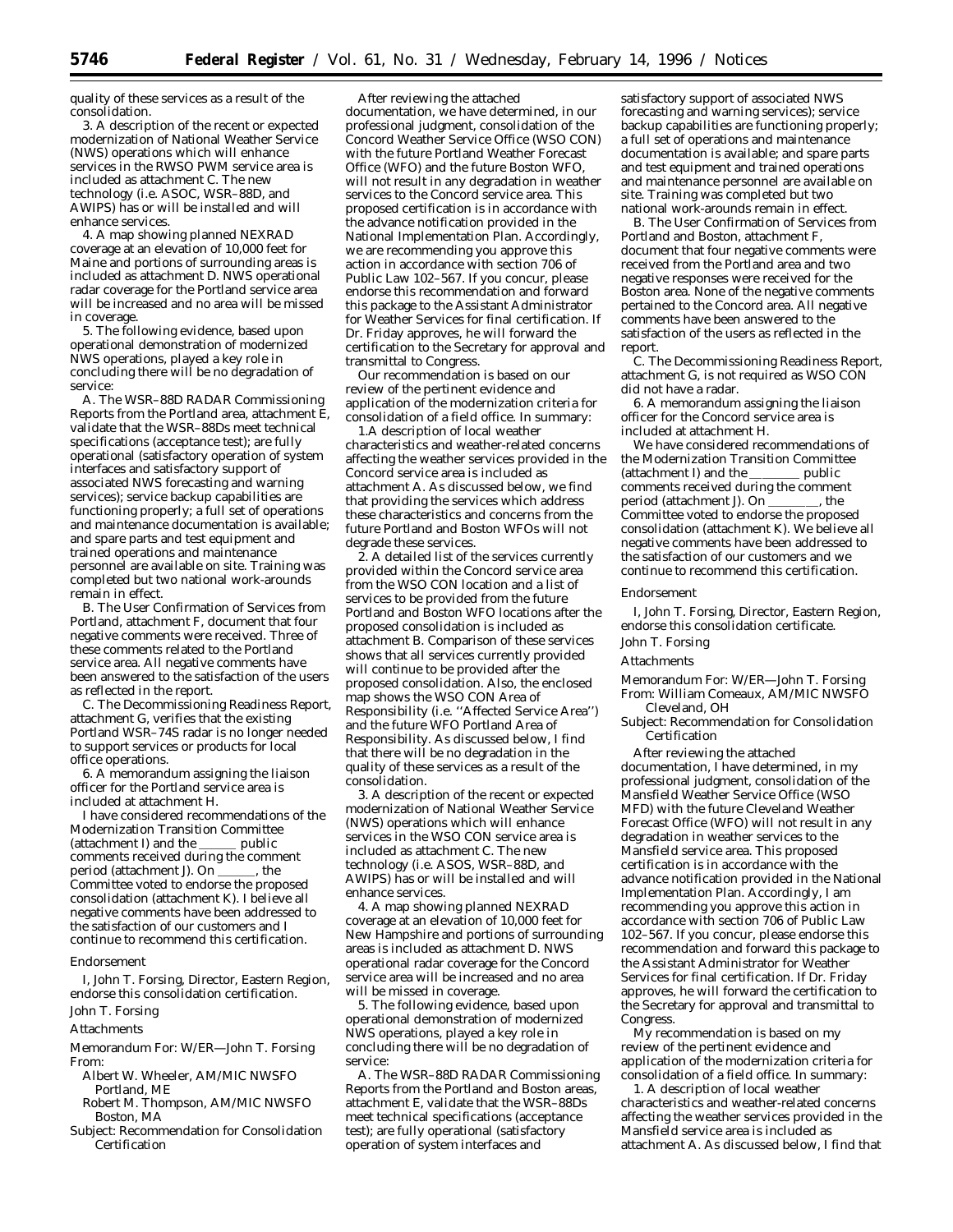providing the services which address these characteristics and concerns from the future Cleveland WFO will not degrade these services.

2. A detailed list of the services currently provided within the Mansfield service area from the WSO MFD location and a list of services to be provided from the future Cleveland WFO location after the proposed consolidation is included as attachment B. Comparison of these services shows that all services currently provided will continue to be provided after the proposed consolidation. Also, the enclosed map shows the WSO MFD Area of Responsibility (i.e. ''Affected Service Area'') and the future WFO Cleveland Area of Responsibility. As discussed below, I find that there will be no degradation in the quality of these services as a result of the consolidation.

3. A description of the recent or expected modernization of National Weather Service (NWS) operations which will enhance services in the WSO MFD service area is included as attachment C. The new technology (i.e. ASOC, WSR–88D, and AWIPS) has or will be installed and will enhance services.

4. A map showing planned NEXRAD coverage at an elevation of 10,000 feet for Ohio and portions of surrounding areas is included as attachment D. NWS operational radar coverage for the Mansfield service area will be increased and no area will be missed in coverage.

5. The following evidence, based upon operational demonstration of modernized NWS operations, played a key role in concluding there will be no degradation of service:

A. The WSR–88D RADAR Commissioning Reports from the Cleveland area, attachment E, validate that the WSR–88Ds meet technical specifications (acceptance test); are fully operational (satisfactory operation of system interfaces and satisfactory support of associated NWS forecasting and warning services); service backup capabilities are functioning properly; a full set of operations and maintenance documentation is available; and spare parts and test equipment and trained operations and maintenance personnel are available on site. Training was completed but two national work-arounds remain in effect.

B. The User Confirmation of Services from Cleveland, attachment F, document that seven responses required full-up. All negative comments have been answered to the satisfaction of the users as reflected in the report.

C. The Decommissioning Readiness Report, attachment G, is not needed as WSO MFD does not have a radar.

6. A memorandum assigning the liaison officer for the Mansfield service area is included at attachment H.

I have considered recommendations of the Modernization Transition Committee<br>(attachment I) and the \_\_\_\_\_\_\_ public  $(attachment I)$  and the comments received during the comment<br>period (attachment J). On \_\_\_\_\_\_, the period (attachment J). On Committee voted to endorse the proposed consolidation (attachment K). I believe all negative comments have been addressed to the satisfaction of our customers and I continue to recommend this certification.

### *Endorsement*

I, John T. Forsing, Director, Eastern Region, endorse this consolidation certification. John T. Forsing,

### Attachments

- Memorandum For: W/ER—John T. Forsing From:
- William Comeaux, AM/MIC NWSFO Cleveland, OH
- Theresa Rossi, AM/MIC NWSFO Pittsburgh, PA
- Subject: Recommendation for Consolidation Certification

After reviewing the attached documentation, we have determined in our professional judgment, consolidation of the Youngstown Weather Service Office (WSO YNG) with the future Cleveland and Pittsburgh Weather Forecast Offices (WFOs) will not result in any degradation in weather services to the Youngstown service area. This proposed certification is in accordance with the advance notification provided in the National Implementation Plan. Accordingly, we are recommending you approve this action in accordance with section 706 of Public Law 102–567. If you concur, please endorse this recommendation and forward this package to the Assistant Administrator for Weather Services for final certification. If Dr. Friday approves, he will forward the certification to the Secretary for approval and transmittal to Congress.

Our recommendation is based on our review of the pertinent evidence and application of the modernization criteria for consolidation of a field office. In summary.

1. A description of local weather characteristics and weather-related concerns affecting the weather services provided in the Youngstown service area is included as attachment A. As discussed below, we find that providing the services which address these characteristics and concerns from the future Cleveland and Pittsburgh WFOs, will not degrade these services.

2. A detailed list of services currently provided within the Youngstown service area from the WSO YNG location and list of services to be provided from the future Cleveland and Pittsburgh WFOs locations after the proposed consolidation is included as attachment B. Comparison of these services shows that all services currently provided will continue to be provided after the proposed consolidation. Also, the enclosed map shows the WSO YNG Area of Responsibility (i.e. ''Affected Service Area'') and the future WFO Cleveland Area of Responsibility. As discussed below, we find that there will be no degradation in the quality of these services as a result of the consolidation.

3. A description of the recent or expected modernization of National Weather Service (NWS) operations which will enhance services in the WSO YNG service area is included as attachment C. The new technology (i.e. ASOS, WSR–88D, and AWIPS) has or will be installed and will enhance services.

4. A map showing planned NEXRAD coverage at an elevation of 10,000 feet for Ohio and portions of surrounding areas is included as attachment D. NWS operational radar coverage for the Youngstown service area will be increased and no area will be missed in coverage.

5. The following evidence, based upon operational demonstration of modernized NWS operations, played a key role in concluding there will be no degradation of service.

A. The WSR–88D RADAR Commissioning Report from the Cleveland and Pittsburgh areas, attachment E. validate that the WSR– 88Ds meet technical specifications (acceptance test); are fully operational (satisfactory operation of system interfaces and satisfactory support of associated NWS forecasting and warning services); service backup capabilities are functioning properly; a full set of operations and maintenance documentation is available; and spare parts and test equipment and trained operations and maintenance personnel are available on site. Training was completed but two national work-arounds remain in effect.

B. The User Confirmation of Services from the future Cleveland and Pittsburgh WFO areas, attachment F, document that a total of 10 comments required follow-up. All negative comments have been answered to the satisfaction of the users as reflected in the report.

C. The Decommissioning Readiness Report, attachment G, is not necessary since WSO YNG does not have a radar.

6. A memorandum assigning the liaison officer for the Youngstown service area in included at attachment H.

We have considered recommendations of the Modernization Transition Committee<br>(attachment I) and the \_\_\_\_\_\_\_\_\_, public (attachment I) and the comments received during the comment period (attachment J). On \_\_\_\_\_\_\_ the Committee voted to endorse the proposed consolidation (attachment K). We believe all negative comments have been addressed to the satisfaction of our customers and we continue to recommend this certification.

#### *Endorsement*

I, John T. Forsing, Director, Eastern Region, endorse this consolidation certification. John T. Forsing,

### Attachments

Memorandum For: W/ER—John T. Forsing From: Kenneth J. Haydu, MIC NWSO Cincinnati, OH

Subject: Recommendation for Consolidation **Certification** 

After reviewing the attached documentation, I have determined, in my professional judgement, consolidation of the Dayton Weather Service Office (WSO DAY) with the future Cincinnati Weather Forecast Office (WFO) will not result in any degradation in weather services to the Dayton service area. This proposed certification is in accordance with the advance notification provided in the National Implementation Plan. Accordingly, I am recommending you approve this action in accordance with section 706 of Public Law 102–567. If you concur, please endorse this recommendation and forward this package to the Assistant Administrator for Weather Services for final certification. If Dr. Friday approves, he will forward the certification to the Secretary for approval and transmittal to Congress.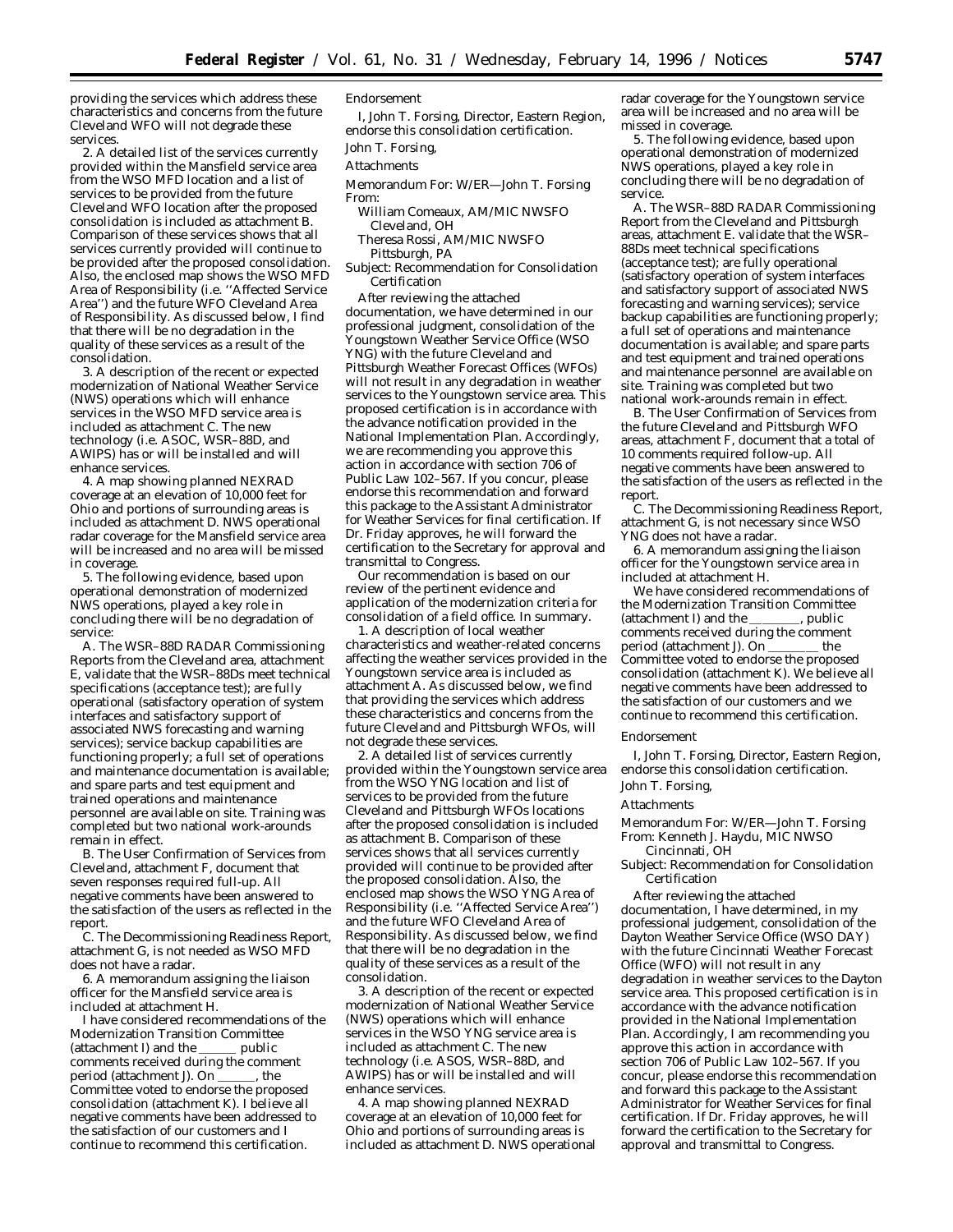Our recommendation is based on our review of the pertinent evidence and application of the modernization criteria for consolidation of a field office. In summary:

1. A description of local weather characteristics and weather-related concerns affecting the weather services provided in the Dayton service area is included as attachment A. As discussed below, I find that providing the services which address these characteristics and concerns from the future Cincinnati WFO, will not degrade these services.

2. A detailed list of the services currently provided within the Dayton service area from the WSO DAY location and list of services to be provided from the future Cincinnati WFO locations after the proposed consolidation is included as attachment B. Comparison of these services shows that all services currently provided will continue to be provided after the proposed consolidation. Also, the enclosed map shows the WSO DAY Area of Responsibility (i.e. ''Affected Service Area'') and the future WFO Cincinnati Area of Responsibility. As discussed below, I find that there will be no degradation in the quality of these services as a result of the consolidation.

3. A description of the recent or expected modernization of National Weather Service (NWS) operations which will enhance services in the WSO DAY service area is included as attachment C. The new technology (i.e. ASOS, WSR–88D, and AWIPS) has or will be installed and will enhance services.

4. A map showing planned NEXRAD coverage at an elevation of 10,000 feet for Ohio and portions of surrounding areas is included as attachment D. NWS operational radar coverage for the Dayton service area will be increased and no area will be missed in coverage.

5. The following evidence, based upon operational demonstration of modernized NWS operations, played a key role in concluding there will be no degradation of service:

A. The WSR–88D RADAR Commissioning Report from the Cincinnati areas, attachment E, validate that the WSR–88Ds meet technical specifications (acceptance test); are fully operational (satisfactory operation of system interfaces and satisfactory support of associated NWS forecasting and warning services); service backup capabilities are functioning properly; a full set of operations and maintenance documentation is available; and spare parts and test equipment and trained operations and maintenance personnel are available on site. Training was completed but two national work-arounds remain in effect.

B. The User Confirmation of Services from the future Cincinnati WFO areas, attachment F, document that four comments required follow-up. All negative comments have been answered to the satisfaction of the users as reflected in the report.

C. The Decommissioning Readiness Report, attachment G, is not needed as WSO DAY does not have radar.

6. A memorandum assigning the liaison officer for the Dayton service area is included at attachment H.

I have considered recommendations of the Modernization Transition Committee (attachment I) and the  $\_\_\_\_\_$  public comments received during the comment<br>period (attachment J). On \_\_\_\_\_\_\_\_\_ , the period (attachment J). On Committee voted to endorse the proposed consolidation (attachment K). I believe all negative comments have been addressed to the satisfaction of our customers and I continue to recommend this certification.

#### *Endorsement*

I, John T. Forsing, Director, Eastern Region, endorse this consolidation certification.

### John T. Forsing,

Attachments

- Memorandum For: W/ER—John T. Forsing From:
	- William Comeaux, AM/MIC NWSFO Cleveland, OH
	- Kenneth J. Haydu, MIC NWSO Cincinnati, OH
- Subject: Recommendation for Consolidation Certification

After reviewing the attached documentation, we have determined, in our professional judgement, consolidation of the Toledo Weather Service Office (WSO TOL) with the future Cincinnati and Cleveland Weather Forecast Offices (WFOs) will not result in any degradation in weather services to the Toledo service area. This proposed certification is in accordance with the advance notification provided in the National Implementation Plan. Accordingly, we are recommending you approve this action in accordance with section 706 of Public Law 102–567. If you concur, please endorse this recommendation and forward this package to the Assistant Administrator for Weather Services for final certification. If Dr. Friday approves, he will forward the certification to the Secretary for approval and transmittal to Congress.

Our recommendation is based on our review of the pertinent evidence and application of the modernization criteria for consolidation of a field office. In summary:

1. A description of local weather characteristics and weather-related concerns affecting the weather services provided in the Toledo service area is included as attachment A. As discussed below, we find that providing the services which address these characteristics and concerns from the future Cincinnati and Cleveland WFOs will not degrade these services.

2. A detailed list of the services currently provided within the Toledo service area from the WSO TOL location and list of services to be provided from the future Cincinnati and Cleveland WFO locations after the proposed consolidation is included as attachment B. Comparison of these services shows that all services currently provided will continue to be provided after the proposed consolidation. Also, the enclosed map shows the WSO TOL Area of Responsibility (i.e. ''Affected Service Area'') and the future WFO Cleveland Area of Responsibility. As discussed below, we find that there will be no degradation in the quality of these services as a result of the consolidation.

3. A description of the recent or expected modernization of National Weather Service

(NWS) operations which will enhance services in the WSO TOL service area is included as attachment C. The new technology (i.e. ASOS, WSR–88D, and AWIPS) has or will be installed and will enhance services.

4. A map showing planned NEXRAD coverage at an elevation of 10,000 feet for Ohio and portions of surrounding areas is included as attachment D. NWS operational radar coverage for the Toledo service area will be increased and no area will be missed in coverage.

5. The following evidence, based upon operational demonstration of modernized NWS operations, played a key role in concluding there will be no degradation of service:

A. The WSR–88D RADAR Commissioning Reports from Cincinnati and Cleveland areas, attachment E, validate that the WSR–88Ds meet technical specifications (acceptance test); are fully operational (satisfactory operation of system interfaces and satisfactory support of associated NWS forecasting and warning services); service backup capabilities are functioning properly; a full set of operations and maintenance documentation is available; and spare parts and test equipment and trained operations and maintenance personnel are available on site. Training was completed but two national work-arounds remain in effect.

B. The User Confirmation of Services from the future Cincinnati and Cleveland WFO areas, attachment F, document that a total of 11 comments required follow-up. All negative comments have been answered to the satisfaction of the users as reflected in the report.

C. The Decommissioning Readiness Report, attachment G, is not necessary since WSO TOL does not have a radar.

6. A memorandum assigning the liaison officer for the Toledo service area is included at attachment H.

I have considered recommendations of the Modernization Transition Committee<br>(attachment I) and the \_\_\_\_\_\_\_\_\_\_ public (attachment I) and the comments received during the comment period (attachment J). On \_\_\_\_\_\_\_, the Committee voted to endorse the proposed consolidation (attachment K). I believe all negative comments have been addressed to the satisfaction of our customers and I continue to recommend this certification.

#### *Endorsement*

I, John T. Forsing, Director, Eastern Region, endorse this consolidation certification.

# John T. Forsing,

### Attachments

Memorandum For: W/ER—John T. Forsing From: John V. Wright, MIC NWSO Roanoke, VA

Subject: Recommendation for Consolidation Certification

After reviewing the attached documentation, I have determined, in my professional judgment, consolidation of the Lynchburg Weather Service Office (WSO LYH) with the future Roanoke Weather Forecast Office (WFO) will not result in any degradation in weather services to the Lynchburg service area. This proposed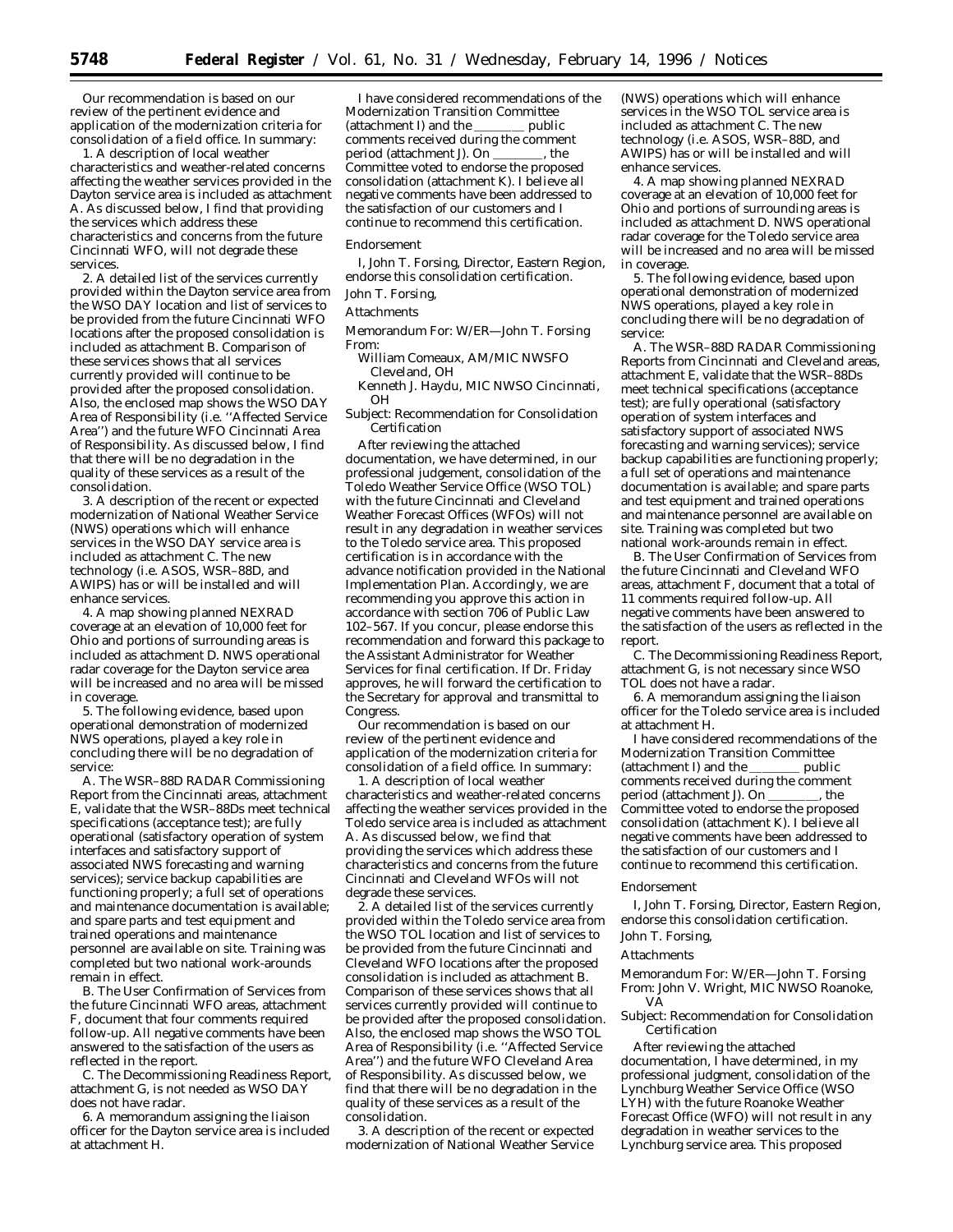certification is in accordance with the advance notification provided in the National Implementation Plan. Accordingly, I am recommending you approve this action in accordance with section 706 of Public Law 102–567. If you concur, please endorse this recommendation and forward this package to the Assistant Administrator for Weather Services for final certification. If Dr. Friday approves, he will forward the certification to the Secretary for approval and transmittal to Congress.

My recommendation is based on my review of the pertinent evidence and application of the modernization criteria for consolidation of a field office. In summary:

1. A description of local weather characteristics and weather-related concerns affecting the weather services provided in the Lynchburg service area is included as attachment A. As discussed below, I find that providing the services which address these characteristics and concerns from the future Roanoke WFO will not degrade these services.

2. A detailed list of the services currently provided within the Lynchburg service area from the WSO LYH location and a list of services to be provided from the future Roanoke WFO location after the proposed consolidation is included in attachment B. Comparison of these services shows that all services currently provided will continue to be provided after the proposed consolidation. Also, the enclosed map shows the WSO Lynchburg Area of Responsibility (i.e. ''Affected Service Area'') and the future WFO Roanoke Area of Responsibility. As discussed below, I find that there will be no degradation in the quality of these services as a result of the consolidation.

3. A description of the recent or expected modernization of National Weather Service (NWS) operations which will enhance services in the WSO LYH service area is included as attachment C. The new technology (i.e. ASOS, WSR–88D, and AWIPS) has or will be installed and will enhance services.

4. A map showing planned NEXRAD coverage at an elevation of 10,000 feet for Virginia and portions of surrounding areas is included as attachment D. NWS operational radar coverage for the Lynchburg service area will be increased and no area will be missed in coverage.

5. The following evidence, based upon operational demonstration of modernized NWS operations, played a key role in concluding there will be no degradation of service:

A. The WSR–88D RADAR Commissioning Reports from the Roanoke area, attachment E, validate that the WSR–88Ds meet technical specifications (acceptance test); are fully operational (satisfactory operation of system interfaces and satisfactory support of associated NWS forecasting and warning services); service backup capabilities are functioning properly; a full set of operations and maintenance documentation is available; and spare parts and test equipment and trained operations and maintenance personnel are available on site. Training was completed but two national work-arounds remain in effect.

B. The User Confirmation of Services from the future Roanoke WFO area, attachment F, document that seven comments required follow-up. All negative comments have been answered to the satisfaction of the users as reflected in the report.

C. The Decommissioning Readiness Report, attachment G, is not needed as WSO LYH does not have a radar.

6. A memorandum assigning the liaison officer for the Lynchburg service area is included at attachment H.

I have considered recommendations of the Modernization Transition Committee<br>(attachment I) and the \_\_\_\_\_\_ public  $(attachment I)$  and the comments received during the comment<br>period (attachment J). On \_\_\_\_\_\_, the period (attachment J). On Committee voted to endorse the proposed consolidation (attachment K). I believe all negative comments have been addressed to the satisfaction of our customers and I continue to recommend this certification.

### *Endorsement*

I, John T. Forsing, Director, Eastern Region, endorse this consolidation certification.

# John T. Forsing,

# Attachments

Memorandum For: W/ER—John T. Forsing From: John V. Wright, MIC NWSO Roanoke, VA

Subject: Recommendation for Consolidation Certification

After reviewing the attached documentation, I have determined, in my professional judgement, consolidation of the Roanoke Weather Service Office (WSO ROA) with the future Roanoke Weather Forecast Office (WFO) will not result in any degradation in weather services to the Roanoke service area. This proposed certification is in accordance with the advance notification provided in the National Implementation Plan. Accordingly, I am recommending you approve this action in accordance with section 706 of Public Law 102–567. If you concur, please endorse this recommendation and forward this package to the Assistant Administrator for Weather Services for final certification. If Dr. Friday approves, he will forward the certification to the Secretary for approval and transmittal to Congress.

My recommendation is based on my review of the pertinent evidence and application of the modernization criteria for consolidation of a field office. In summary:

1. A description of local weather characteristics and weather-related concerns affecting the weather services provided in the Roanoke service area is included as attachment A. As discussed below, I find that providing the services which address these characteristics and concerns from the future Roanoke WFO will not degrade these services.

2. A detailed list of the services currently provided within the Roanoke service area from the WSO ROA location and a list of services to be provided from the future Roanoke WFO location after the proposed consolidation is included as attachment B. Comparison of these services shows that all services currently provided will continue to be provided after the proposed consolidation. Also, the enclosed map shows the WSO ROA Area of Responsibility (i.e. ''Affected Service Area'') and the future WFO Roanoke Area of Responsibility. As discussed below, I find that there will be no degradation in the quality of these services as a result of the consolidation.

3. A description of the recent or expected modernization of National Weather Service (NWS) operations which will enhance services in the WSO ROA service area is included as attachment C. The new technology (i.e. ASOS, WSR–88D, and AWIPS) has or will be installed and will enhance services.

4. A map showing planned NEXRAD coverage at an elevation of 10,000 feet for Virginia and portions of surrounding areas is included as attachment D. NWS operational radar coverage for the Roanoke service area will be increased and no area will be missed in coverage.

5. The following evidence, based upon operational demonstration of modernized NWS operations, played a key role in concluding there will be no degradation of service:

A. The WSR–88D RADAR Commissioning Reports from the Roanoke area, attachment E, validate that the WSR–88Ds meet technical specifications (acceptance test); are fully operational (satisfactory operation of system interfaces and satisfactory support of associated NWS forecasting and warning services); service backup capabilities are functioning properly; a full set of operations and maintenance documentation is available; and spare parts and test equipment and trained operations and maintenance personnel are available on site. Training was completed but two national work-arounds remain in effect.

B. The User Confirmation of Services from the future Roanoke WFO area, attachment F, document that seven responses required follow-up. All negative comments have been answered to the satisfaction of the users as reflected in the report.

C. The Decommissioning Readiness Report, attachment G, is not needed as WSO ROA does not have a radar.

6. A memorandum assigning the liaison officer for the Roanoke service area is included at attachment H.

I have considered recommendations of the Modernization Transition Committee (attachment I) and the  $\_\_\_\_\_$  public comments received during the comment period (attachment J). On \_\_\_\_\_\_\_, the Committee voted to endorse the proposed consolidation (attachment K). I believe all negative comments have been addressed to the satisfaction of our customers and I continue to recommend this certification.

#### *Endorsement*

I, John T. Forsing, Director, Eastern Region, endorse this consolidation certification.

# John T. Forsing,

### Attachments

Memorandum For: W/ER—John T. Forsing From:

Thomas E. Kriehn, MIC NWSO Morehead City, NC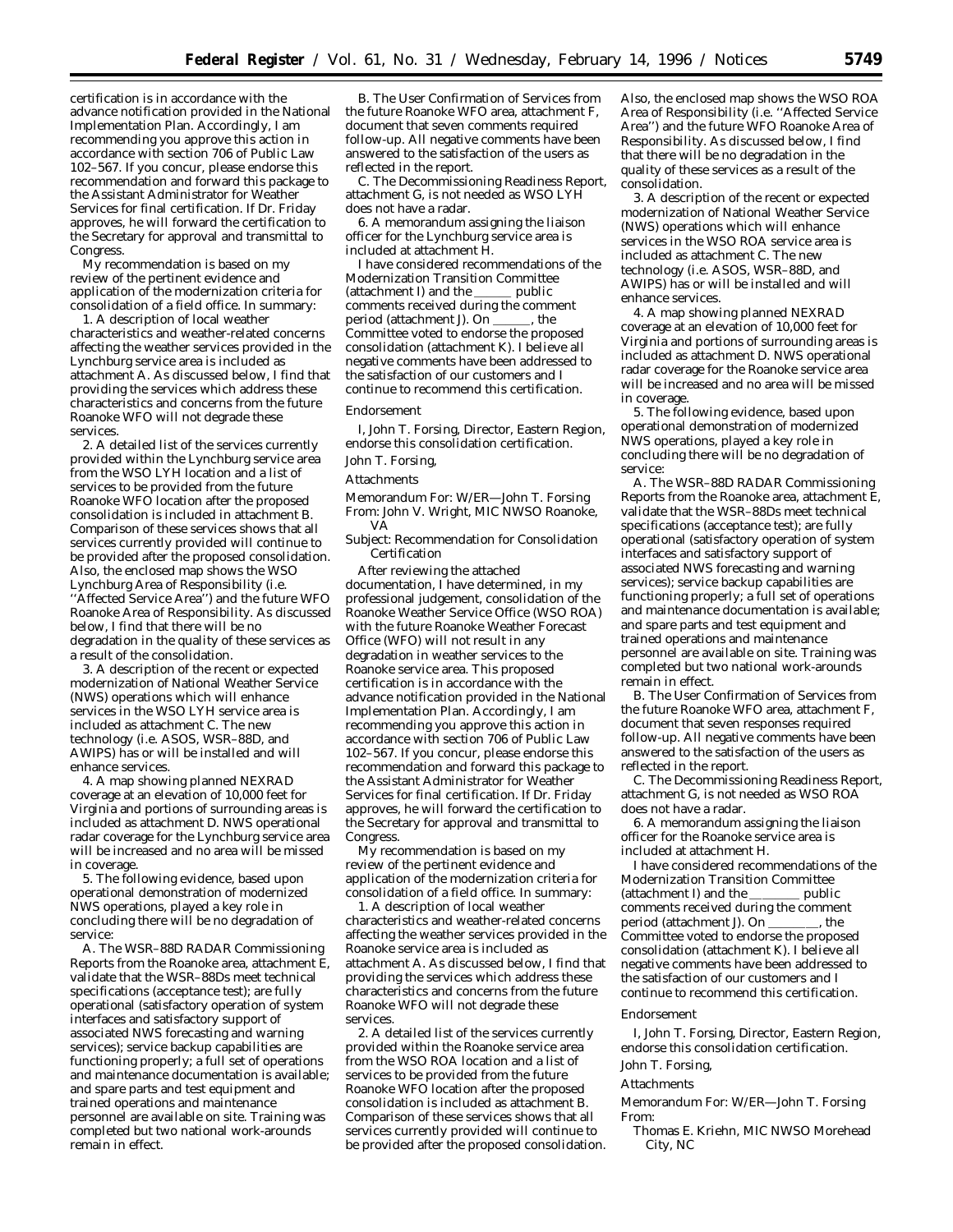Anthony L. Siebers, MIC MWSO Wakefield, VA

Subject: Recommendation for Consolidation Certification

After reviewing the attached documentation, we have determined, in our professional judgement, consolidation of the Weather Service Office Cape Hatteras, NC (WSO HAT) with the future Weather Forecast Offices (WFOs) Morehead City, NC and Wakefield, VA, will not result in any degradation in weather services to the Cape Hatteras service area. This proposed certification is in accordance with the advance notification provided in the National Implementation Plan. Accordingly, we are recommending you approve this action in accordance with section 706 of Public Law 102–567. If you concur, please endorse this recommendation and forward this package to the Assistant Administrator for Weather Services for final certification. If Dr. Friday approves, he will forward the certification to the Secretary for approval and transmittal to Congress.

Our recommendation is based on our review of the pertinent evidence and application of the modernization criteria for consolidation of a field office. In summary:

1. A description of local weather characteristics and weather-related concerns affecting the weather services provided in the Cape Hatteras service area is included as attachment A. As discussed below, I find that providing the services which address these characteristics and concerns from the future Morehead City and Wakefield WFOs will not degrade these services.

2. A detailed list of the services currently provided within the Cape Hatteras service area from the WSO HAT location and a list of services to be provided from the future Morehead City and Wakefield WFO locations after the proposed consolidation is included as attachment B. Comparison of these services shows that all services currently provided will continue to be provided after the proposed consolidation. Also, the enclosed map shows the WSO HAT Area of Responsibility (i.e. ''Affected Service Area'') and the future Morehead City WFO Area of Responsibility. As discussed below, we find that there will be no degradation in the quality of these services as a result of the consolidation.

3. A description of the recent or expected modernization of National Weather Service (NWS) operations which will enhance services in the WSO HAT service area is included as attachment C. The new technology (i.e. ASOS, WSR–88D, and AWIPS) has or will be installed and will enhance services.

4. A map showing planned NEXRAD coverage at an elevation of 10,000 feet for North Carolina and portions of surrounding areas is included as attachment D. NWS operational radar coverage for the WSO HAT service area will be increased and no area will be missed in coverage.

5. The following evidence, based upon operational demonstration of modernized NWS operations, played a key role in concluding there will be no degradation of service:

A. The WSR–88D RADAR Commissioning Reports from Morehead City and Wakefield,

attachment E validate that the WSR–88Ds meet technical specifications (acceptance test); are fully operational (satisfactory operation of system interfaces and satisfactory support of associated NWS forecasting and warning services); service backup capabilities are functioning properly; a full set of operations and maintenance documentation is available; and spare parts and test equipment and trained operations and maintenance personnel are available on site. Training was completed but two national work-arounds remain in effect.

B. The User Confirmation of Services from Morehead City and Wakefield, attachment F, document that a total of five negative comments were received for both offices. All negative comments have been answered to the satisfaction of the users as reflected in the reports.

C. The Decommissioning Readiness Report, attachment G, verifies that the existing WSO HAT WSR-57 radar is no longer needed to support services or products for local office operations.

6. A memorandum assigning the liaison officer for the Cape Hatteras service area is included at attachment H.

I have considered recommendations of the Modernization Transition Committee<br>(attachment I) and the \_\_\_\_\_\_ public (attachment I) and the comments received during the comment period (attachment J). On \_\_\_\_\_\_\_, the Committee voted to endorse the proposed consolidation (attachment K). I believe all negative comments have been addressed to the satisfaction of our customers and I continue to recommend this certification.

### *Endorsement*

I, John T. Forsing, Director, Eastern Region, endorse this consolidation certification.

### John T. Forsing,

Attachments

Memorandum For: W/ER—John T. Forsing From:

- William Comeaux, AM/MIC NWSFO Cleveland, OH
- Theresa Rossi, AM/MIC NWSFO Pittsburgh, PA
- Alan Rezek, AM/MIC NWSFO Charleston, WV
- Subject: Recommendation for Consolidation Certification

After reviewing the attached documentation, we have determined, in our professional judgement, consolidation of the Akron Weather Service Office (WSO CAK) with the future Cleveland, Pittsburgh, and Charleston Weather Forecast Offices (WFOs) will not result in any degradation in weather services to the Akron service area. This proposed certification is in accordance with the advance notification provided in the National Implementation Plan. Accordingly, we are recommending you approve this action in accordance with section 706 of Public Law 102–567. If you concur, please endorse this recommendation and forward this package to the Assistant Administrator for Weather Services for final certification. If Dr. Friday approves, he will forward the certification to the Secretary for approval and transmittal to Congress.

Our recommendation is based on our review of the pertinent evidence and

application of the modernization criteria for consolidation of a field office. In summary:

1. A description of local weather characteristics and weather-related concerns affecting the weather services provided in the Akron service area is included as attachment A. As discussed below, we find that providing the services which address these characteristics and concerns from the future Cleveland, Pittsburgh and Charleston WFOs, will not degrade these services.

2. A detailed list of the services currently provided within the Akron service area from the WSO CAK location and list of services to be provided from the future Cleveland, Pittsburgh, and Charleston WFO locations after the proposed consolidation is included as attachment B. Comparison of these services shows that all services currently provided will continue to be provided after the proposed consolidation. Also, the enclosed map shows the WSO CAK Area of Responsibility (i.e. ''Affected Service Area'') and the future WFO Cleveland Area of Responsibility. As discussed below, I find that there will be no degradation in the quality of these services as a result of the consolidation.

3. A description of the recent or expected modernization of National Weather Service (NWS) operations which will enhance services in the WSO CAK service area is included as attachment C. The new technology (i.e. ASOS, WSR–88D, and AWIPS) has or will be installed and will enhance services.

4. A map showing planned NEXRAD coverage at an elevation of 10,000 feet for Ohio and portions of surrounding areas is included as attachment D. NWS operational radar coverage for the Akron service area will be increased and no area will be missed in coverage.

5. The following evidence, based upon operational demonstration of modernized NWS operations, played a key role in concluding there will be no degradation of service:

A. The WSR–88D RADAR Commissioning Reports for the Cleveland, Pittsburgh, and Charleston area radars, attachment E, validate that the WSR–88Ds meet technical specifications (acceptance test); are fully operational (satisfactory operation of system interfaces and satisfactory support of associated NWS forecasting and warning services); service backup capabilities are functioning properly; a full set of operations and maintenance documentation is available; and spare parts and test equipment and trained operations and maintenance personnel are available on site. Training was completed but two national work-arounds remain in effect.

B. The User Confirmation of Services from the future Cleveland, Pittsburgh, and Charleston WFOs, attachment F, document that a total of 14 comments required followup. All negative comments have been answered to the satisfaction of the users as reflected in the reports.

C. The Decommissioning Readiness Report, attachment G, verifies that the existing Akron local warning radar, WSR–74C, is no longer needed to support services or products for local office operations.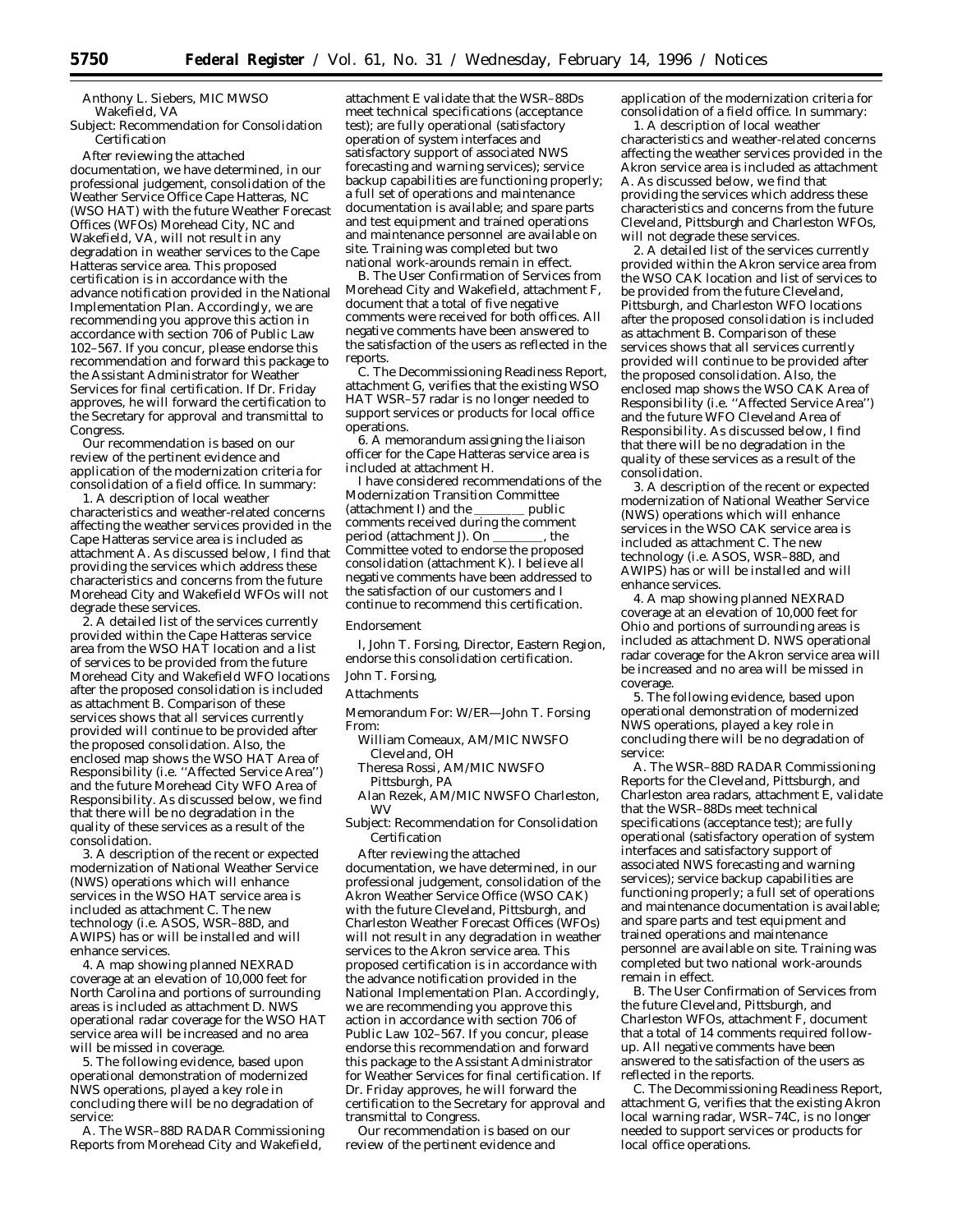6. A memorandum assigning the liaison officer for the Akron service area is included at attachment H.

We have considered recommendations of the Modernization Transition Committee<br>(attachment I) and the \_\_\_\_\_\_\_\_\_\_ public (attachment I) and the comments received during the comment period (attachment J). On \_\_\_\_\_\_\_, the Committee voted to endorse the proposed consolidation (attachment K). We believe all negative comments have been addressed to the satisfaction of our customers and we continue to recommend this certification.

### *Endorsement*

I, John T. Forsing, Director, Eastern Region, endorse this consolidation certification. John T. Forsing,

# Attachments

- Memorandum For: W/ER—John T. Forsing From:
- Kenneth J. Haydu, MIC NWSO Cincinnati, OH
- William Comeaux, AM/MIC NWSFO Cleveland, OH
- Theresa Rossi, AM/MIC NWSFO Pittsburgh, PA
- Alan Rezek, AM/MIC NWSFO Charleston, WV
- Subject: Recommendation for Consolidation Certification

After reviewing the attached documentation, we have determined, in our professional judgment, consolidation of the Columbus Weather Service Office (WSO CMH) with the future Cincinnati, Cleveland, Pittsburgh and Charleston Weather Forecast Offices (WFOs) will not result in any degradation in weather services to the Columbus service area. This proposed certification is in accordance with the advance notification provided in the National Implementation Plan. Accordingly, we are recommending you approve this action in accordance with section 706 of Public Law 102–567. If you concur, please endorse this recommendation and forward this package to the Assistant Administrator for Weather Services for final certification. If Dr. Friday approves, he will forward the certification to the Secretary for approval and transmittal to Congress.

Our recommendation is based on our review of the pertinent evidence and application of the modernization criteria for consolidation of a field office. In summary:

1. A description of local weather characteristics and weather-related concerns affecting the weather services provided in the Columbus service area is included as attachment A. As discussed below, we find that providing the services which address these characteristics and concerns from the future Cincinnati, Cleveland, Pittsburgh and Charleston WFOs, will not degrade these services.

2. A detailed list of the services currently provided within the Columbus service area from the WSO CMH location and list of services to be provided from the future Cincinnati Area, Cleveland Area, Pittsburgh Area and Charleston Area WFOs locations after the proposed consolidation is included as attachment B. Comparison of these services shows that all services currently

provided will continue to be provided after the proposed consolidation. Also, the enclosed map shows the WSO CMH Area of Responsibility (i.e. ''Affected Service Area'') and the future WFO Cincinnati Area of Responsibility. As discussed below, we find that there will be no degradation in the quality of these services as a result of the consolidation.

3. A description of the recent or expected modernization of National Weather Service (NWS) operations which will enhance services in the WSO CMH service area is included as attachment C. The new technology (i.e. ASOS, WSR–88D, and AWIPS) has or will be installed and will enhance services.

4. A map showing planed NEXRAD coverage at an elevation of 10,000 feet for Ohio and portions of surrounding areas is included as attachment D. NWS operational radar coverage for the Columbus service area will be increased and no area will be missed in coverage.

5. The following evidence, based upon operational demonstration of modernized NWS operations, played a key role in concluding there will be no degradation of service:

A. The WSR–88D RADAR Commissioning Reports from the Cincinnati, Cleveland, Pittsburgh and Charleston areas attachment E, validate that the WSR–88Ds meet technical specifications (acceptance test); are fully operational (satisfactory operation of system interfaces and satisfactory support of associated NWS forcasting and warning services); service backup capabilities are functioning properly; a full set of operations and maintenance documentation is available; and spare parts and test equipment and trained operations and maintenance personnel are available on site. Training was completed but two national work-arounds remain in effect.

B. The User Confirmation of Services from the future Cincinnati, Cleveland, Pittsburgh and Charleston WFOs area, attachment F, document that a total of 18 comments required follow-up. All negative comments have been answered to the satisfaction of the users as reflected in the report.

C. The Decommissioning Readiness Report, attachment G, verifies that the exiting Columbus local warning radar, WSR–74C, is no longer needed to support services or products for local office operations.

6. A memorandum assigning the liaison officer for the Columbus service area is included at attachment H.

We have considered recommendations of the Modernization Transition Committee<br>(attachment I) and the \_\_\_\_\_\_\_\_\_\_ public (attachment I) and the  $\overline{\phantom{a}}$ comments received during the comment period (attachment J). On \_\_\_\_\_\_\_, the Committee voted to endorse the proposed consolidation (attachment K). We believe all negative comments have been addressed to the satisfaction of our customers and we continue to recommend this certification.

### *Endorsement*

I, John T. Forsing, Director, Eastern Region, endorse this consolidation certifcation. John T. Forsing,

#### Attachments

Memorandum for: W/ER—John T. Forsing From: Bruce W. Budd, MIC NWSO Central Pennsylvania, PA

Subject: Recommendation for Consolidation Certification

After reviewing the attached documentation, I have determined, in my professional judgment, consolidation of the Harrisburg Weather Service Office (WSO HRCP1) with the future Central Pennsylvania Weather Forecast Office (WFO) will not result in any degradation in weather services to the Harrisburg service area. This proposed certification is in accordance with the advance notification provided in the National Implementation Plan. Accordingly, I am recommending you approve this action in accordance with section 706 of Public Law 102–567. If you concur, please endorse this recommendation and forward this package to the Assistant Administrator for Weather Services for final certification. If Dr. Friday approves, he will forward the certification to the Secretary for approval and transmittal to Congress.

My recommendation is based on my review of the pertinent evidence and application of the modernization criteria for consolidation of a field office. In summary:

1. A description of local weather characteristics and weather-related concerns affecting the weather services provided in the Harrisburg service area is included as attachment A. As discussed below, I find that providing the services which address these characteristics and concerns from the future Central Pennsylvania WFO will not degrade these services.

2. A detailed list of the services currently provided within the Harrisburg service area from the WSO HRCP1 location and a list of services to be provided from the future Central Pennsylvania WFO location after the proposed consolidation is included as attachment B. Comparison of these services shows that all services currently provided will continue to be provided after the proposed consolidation. Also, the enclosed map shows the WSO HRCP1 Area of Responsibility (i.e. ''Affected Service Area'') and the future WFO Central Pennsylvania Area of Responsibility. As discussed below, I find that there will be no degradation in the quality of these services as a result of the consolidation.

3. A description of the recent or expected modernization of National Weather Service (NWS) operations which will enhance services in the WSO HRCP1 service area is included as attachment C. The new technology (i.e. ASOS, WSR–88D, and AWIPS) has or will be installed and will enhance services.

4. A map showing planned NEXRAD coverage at an elevation of 10,000 feet for Pennsylvania and portions of surrounding areas is included as attachment D. NWS operational radar coverage for the Harrisburg service area will be increased and no area will be missed in coverage.